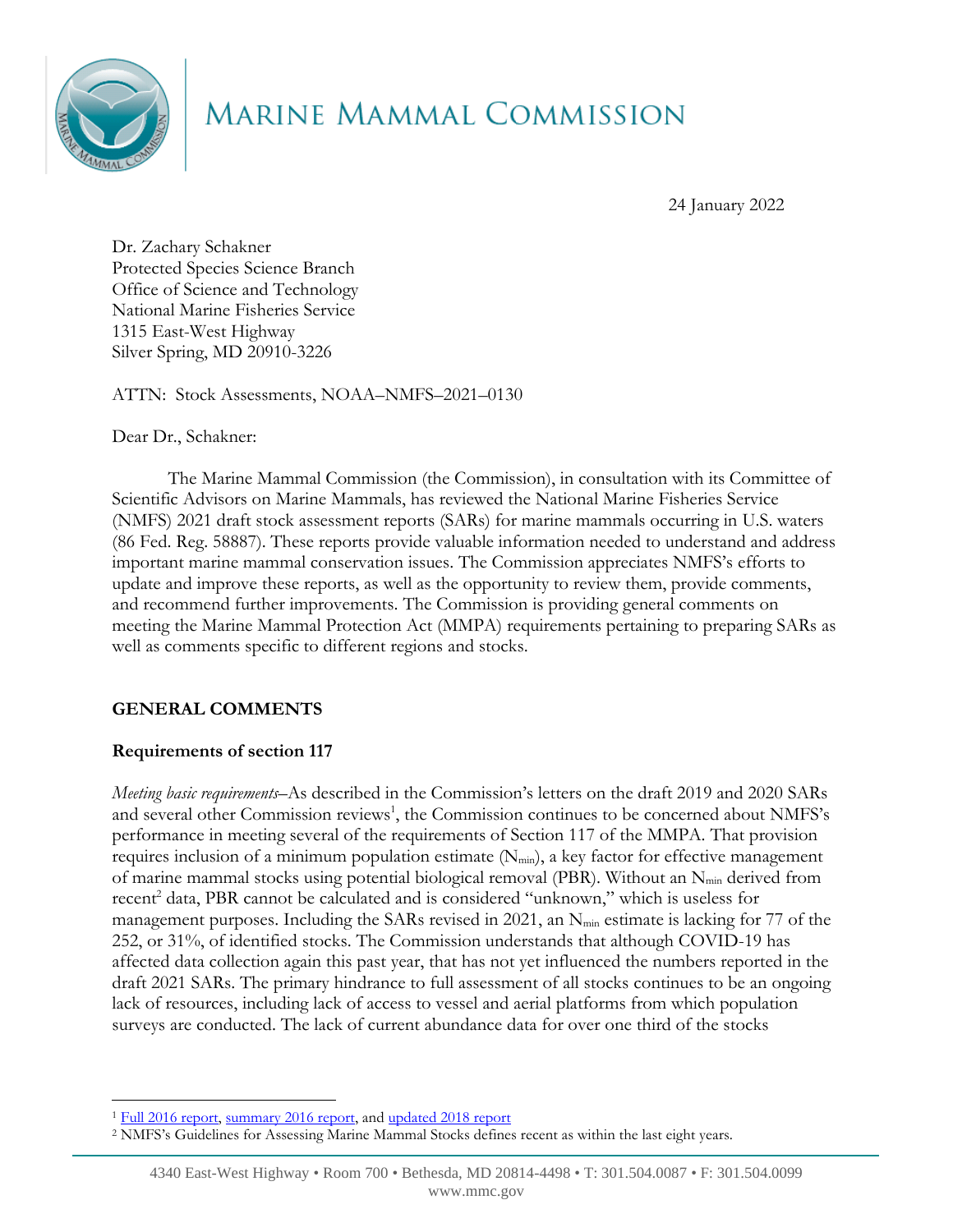Dr. Zachary Schakner 24 January 2022 Page 2

recognized<sup>3</sup> by NMFS is a serious shortcoming in meeting statutory obligations. The Commission appreciates the efforts NMFS has made to address this shortcoming by setting priorities across regions, coordinating requests for vessel time, and maximizing the data collected during the surveys (e.g. Ballance et al. 2017). The Commission reiterates its previous recommendation that NMFS maintain efforts to prioritize and coordinate requests for the necessary survey resources across regions. In addition to these internal efforts, the Commission acknowledges and encourages NMFS's continued engagement and collaboration with other federal agencies that require basic information on marine mammal stocks, through programs like the Atlantic Marine Assessment Program for Protected Species<sup>4</sup> and similar programs in the Gulf of Mexico<sup>5</sup> and the Pacific<sup>6</sup>. Further, the Commission reiterates its recommendation that these marine assessment programs continue to include appropriate personnel, logistical capability, and vessel time to allow for photoidentification, biopsy sampling, satellite tagging, acoustic monitoring and other efforts to increase the value of the core line-transect survey data collected. Such work can assist in delineating stock structure, confirming at-sea identification of cryptic species, and furthering understanding of distribution, habitat use, and behavior, all of which are important for reaching the overall management goals of NMFS under the MMPA.

*Population trend analyses*–The 2016 Guidelines for Preparing Stock Assessment Reports Pursuant to the 1994 Amendments to the  $MMPA<sup>7</sup>$  state that a SAR will describe information on the current population trend of the stock and should provide a description of any key uncertainties and the effects of those uncertainties on the population trend. However, there is no guidance on what data are needed, how population trend analyses should be performed, and how key uncertainties should be addressed. This lack of guidance has led to reporting inconsistencies across regions and likely contributes to the lack of population trend analyses for 21 of the 2021 draft SARs. To address the reporting inconsistencies and lack of analyses, the Commission recommends that NMFS convene a workshop to develop guidelines for data requirements and best practices for population trend analyses pursuant to section 117 of the MMPA. The Commission would be keen to participate in such a workshop and provide support if resources allow. Further, the Commission recommends that invited participants include scientists from the NMFS Science Centers, Scientific Review Group members, and non-NMFS statisticians who might provide guidance and different perspectives.

#### **Centralizing data on vessel strikes**

NMFS's process for distinguishing serious from non-serious injury requires reporting information on human-caused events that result in injury to the animal. This includes detailed documentation of strikes of marine mammals by vessels. These data are listed in technical memoranda, which typically include summaries of human-caused mortalities and injuries. Data are stored within different NMFS programs, offices, and databases, such that there is no single source to query for all vessel strike data. This impedes the compilation of accurate data summaries and make cross-regional comparisons of data challenging. Given that these data are being summarized separately by each region for reporting under the NMFS injury determination process, the Commission recommends

<sup>3</sup> There are additional stocks, primarily in the Pacific Islands, for which information is lacking and SARs have yet to be created.

<sup>4</sup> <https://www.nefsc.noaa.gov/psb/AMAPPS/>

<sup>5</sup> <https://www.boem.gov/GOMMAPPS/>

<sup>6</sup> <https://swfsc.noaa.gov/textblock.aspx?Division=PRD&ParentMenuId=276&id=22316>

<sup>7</sup> [https://media.fisheries.noaa.gov/dam-](https://media.fisheries.noaa.gov/dam-migration/guidelines_for_preparing_stock_assessment_reports_2016_revision_gamms_iii_opr2.pdf)

[migration/guidelines\\_for\\_preparing\\_stock\\_assessment\\_reports\\_2016\\_revision\\_gamms\\_iii\\_opr2.pdf](https://media.fisheries.noaa.gov/dam-migration/guidelines_for_preparing_stock_assessment_reports_2016_revision_gamms_iii_opr2.pdf)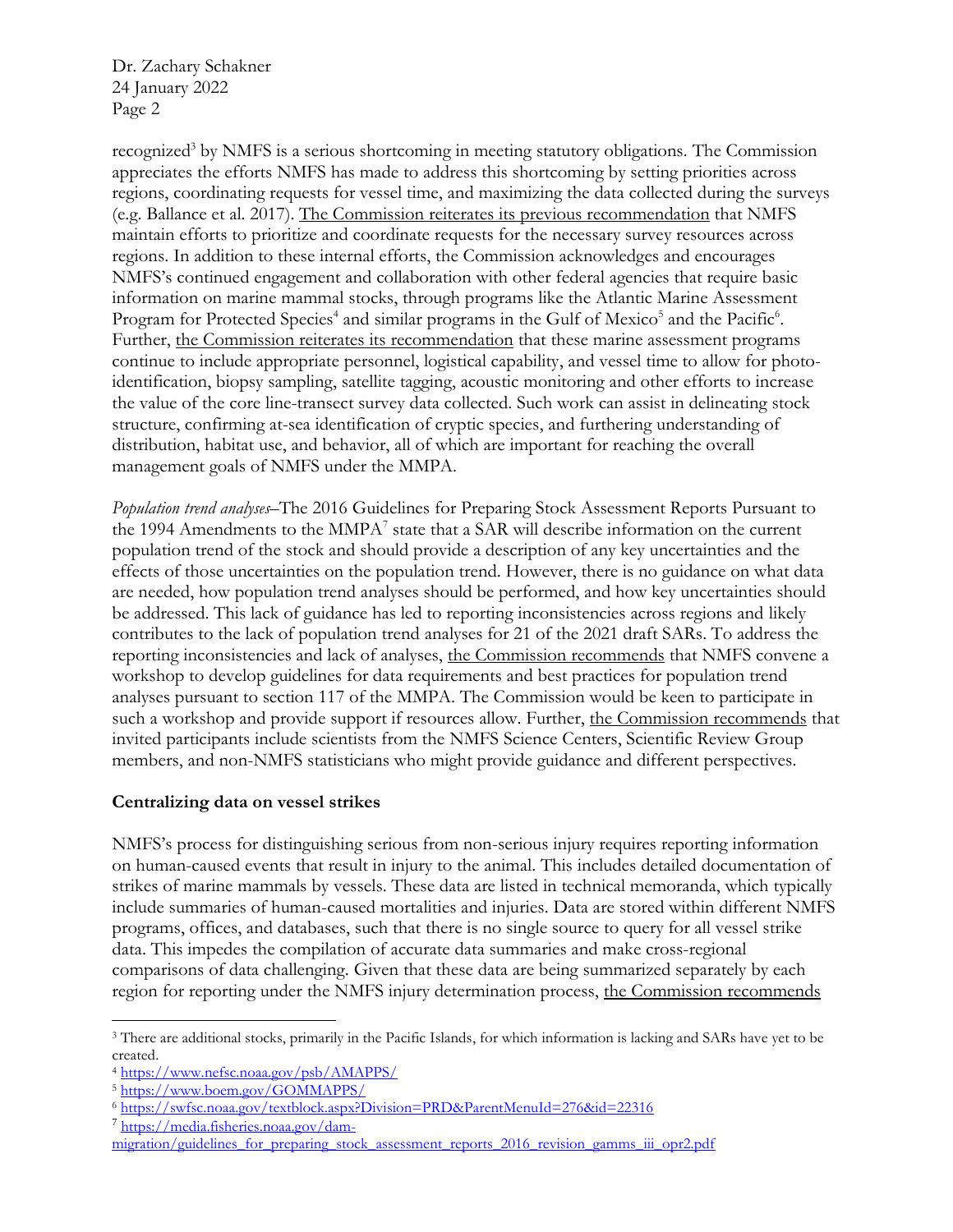Dr. Zachary Schakner 24 January 2022 Page 3

that NMFS develop a system for centralizing all data on vessel strikes of marine mammals into a single, queryable source. This resource would have regional, national, and global value in understanding and mitigating risk of vessel strikes.

### **SPECIFIC COMMENTS**

#### **Atlantic**

*Improving reporting of serious injury data for gray seals*–The Commission is pleased to see more updated information on pinnipeds in the northeast region in recent years. However, the Commission previously recommended<sup>8</sup> improved reporting of human-caused serious injury data for gray seals, including cases in which the specific anthropogenic source of injury is uncertain. The Commission remains concerned that numerous known serious injuries<sup>9</sup> of gray seals are not being accounted for in estimates of total mortality and serious injury (M/SI). The 2021 draft SAR reports a PBR level of 1,458. Total reported annual M/SI in U.S. waters is 1,179 (1,169 of which were deaths caused by U.S. commercial fisheries). Thus, total U.S. annual M/SI is less than 300 animals below the PBR value. The draft 2021 SAR states "mean prevalence of live entangled gray seals ranged from roughly 1 to 4% at haul-out sites in Massachusetts and Isles of Shoals (Iruzun Martins *et al.* 2019)." This study reported live entangled seals from one flight per site per day to avoid double-counting individuals, and entanglements were only counted if they involved a tight constriction around the neck or body or a circumferential wound around the neck or body. Using this conservative prevalence of 1%-4% of seals entangled with an N<sub>min</sub> of 22,785 suggests a range for minimum number of entangled seals of 228 to 911. This strongly suggests that if serious entanglement injuries were accounted for, total M/SI could well exceed PBR. Therefore, the Commission recommends that NMFS use the best available science when calculating the total estimated annual M/SI to account for these entanglements. Further, the Commission encourages NMFS to work diligently to address this welfare issue and greatly reduce gray seal injuries and deaths in US fisheries.

*Use of "in review" citations in the stock assessment reports*–The Commission is concerned about the references made to publications that are "in review" to support information in 12 of the draft SARs, particularly when addressing annual human-caused serious injury and mortality. The Commission supports the use of the best available science and does not wish to delay publication of the updated SARs unnecessarily, but the information on which a draft SAR is based needs to be available to the public to enable informed review. Labelling a report as "in review" suggests that the underlying analysis has been completed and submitted for publication, but analyses could change prior to publication. As such, reliance on this information might be premature and generally should not be considered the best available science. Therefore, the Commission recommends that NMFS carefully consider whether it should base draft revisions to the SARs being considered for public comment on analyses that are still "in review". At a minimum, NMFS should make every attempt to make the underlying reports/publications available to the public during the comment period.

<sup>8</sup> MMC Comment 42 (86 Fed. Reg. 38999) on the draft 2020 western North Atlantic gray seal SAR

<sup>9</sup> "gear wrapped and constricting any body part or likely to become constricting as the animal moves or grows" constitutes a serious injury for pinnipeds per Table 3, P8a in NMFS's process for injury determinations: <https://media.fisheries.noaa.gov/dam-migration/02-238-01.pdf>